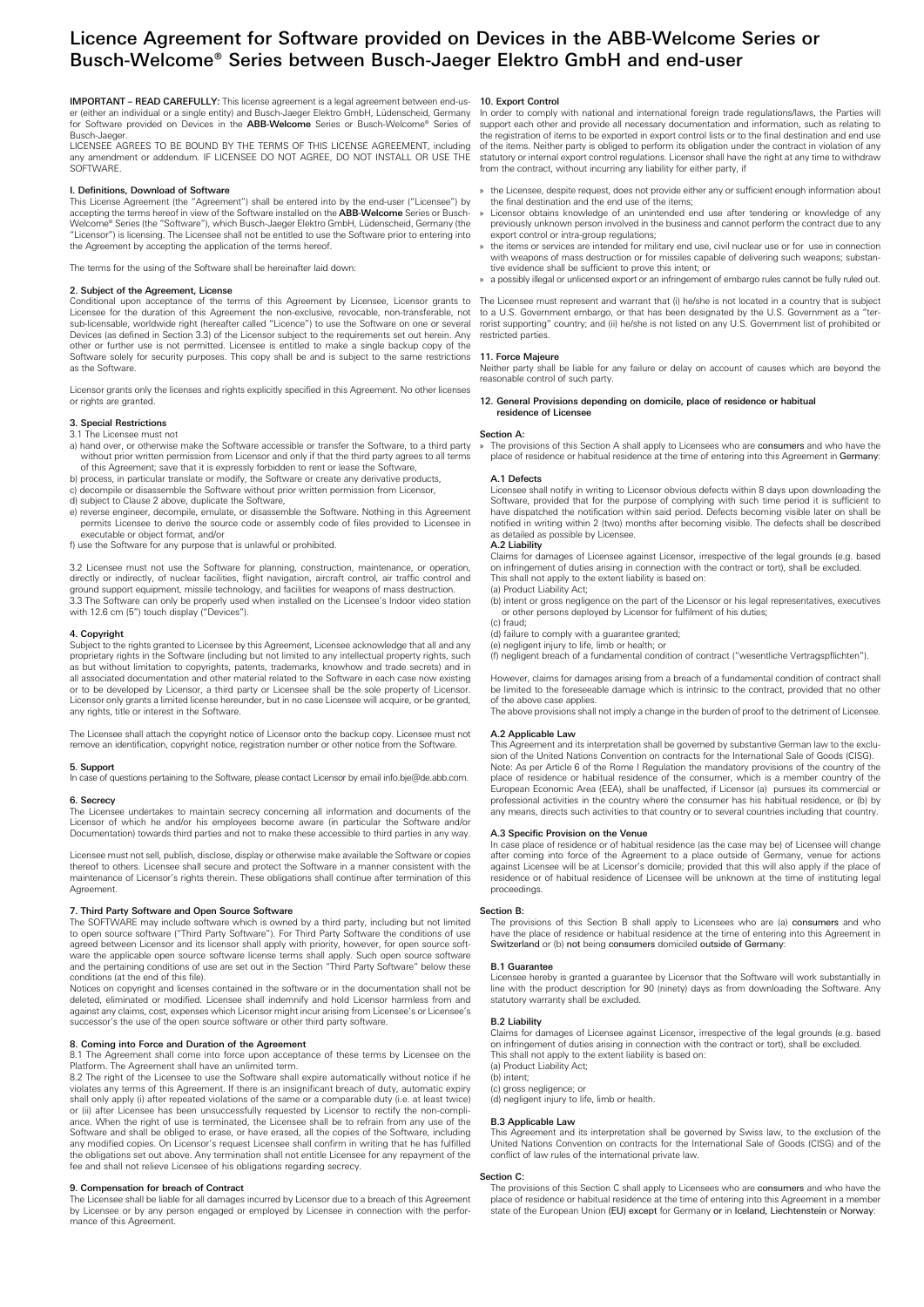

# C.1 Defects

Licensee shall notify in writing to Licensor obvious defects within 8 days upon downloading the Software, provided that for the purpose of complying with such time period it is sufficient to have dispatched the notification within said period. Defects becoming visible later on shall be notified in writing within 2 (two) months after becoming visible. The defects shall be described as detailed as possible by Licensee.

# C.2 LIABILITY

CLAIMS FOR DAMAGES OF LICENSEE AGAINST LICENSOR, IRRESPECTIVE OF THE LEGAL GROUNDS (E.G. BASED ON INFRINGEMENT OF DUTIES ARISING IN CONNECTION WITH THE

- CONTRACT OR TORT), SHALL BE EXCLUDED. THIS SHALL NOT APPLY TO THE EXTENT LIABILITY IS BASED ON:
- (A) PRODUCT LIABILITY ACT; (B) INTENT OR GROSS NEGLIGENCE ON THE PART OF THE LICENSOR OR HIS LEGAL REPRESENTATIVES, EXECUTIVES OR OTHER PERSONS DEPLOYED BY LICENSOR FOR FULFILMENT OF HIS DUTIES:
- (C) FRAUD;
- (D) FAILURE TO COMPLY WITH A GUARANTEE GRANTED; (E) NEGLIGENT INJURY TO LIFE, LIMB OR HEALTH; OR
- (F) NEGLIGENT BREACH OF A FUNDAMENTAL CONDITION OF CONTRACT ("WESENTLICHE VERTRAGSPFLICHTEN").

HOWEVER, CLAIMS FOR DAMAGES ARISING FROM A BREACH OF A FUNDAMENTAL CONDITION OF CONTRACT SHALL BE LIMITED TO THE FORESEEABLE DAMAGE WHICH IS INTRINSIC TO THE CONTRACT, PROVIDED THAT NO OTHER OF THE ABOVE CASE APPLIES.

The above provisions shall not imply a change in the burden of proof to the detriment of Licensee.

#### C.3 APPLICABLE LAW

THIS AGREEMENT AND ITS INTERPRETATION SHALL BE GOVERNED BY GERMAN LAW, TO THE EXCLUSION OF THE UNITED NATIONS CONVENTION ON CONTRACTS FOR THE INTERNATIONAL SALE OF GOODS (CISG) AND OF THE CONFLICT OF LAW RULES OF THE **INTERNATIONAL SALE OF GOOD** 

Note: As per Article 6 of the Rome I Regulation the mandatory provisions (that cannot be derogated from by agreement by virtue of the law of such country which, in the absence of choice, would have been applicable as per Article 6 para 1 of the Rome I Regulation) of the country of the place of residence or habitual residence of the consumer, which is a member country of the European Economic Area (EEA), shall be unaffected, if Licensor (a) pursues its commercial or professional activities in the country where the consumer has his habitual residence, or (b) by any means, directs such activities to that country or to several countries including that country.

#### Section D:

The provisions of this Section D shall apply to Licensees who are consumers and who have the place of residence or habitual residence at the time of entering into this Agreement neither in a member state of the European Union (EU) nor in Iceland, Liechtenstein, Norway or Switzerland:

# D.1 Defects

Licensee shall notify in writing to Licensor obvious defects within 8 days upon downloading the Software, provided that for the purpose of complying with such time period it is sufficient to have dispatched the notification within said period. Defects becoming visible later on shall be notified in writing within 2 (two) months after becoming visible. The defects shall be described as detailed as possible by Licensee.

# D.2 LIABILITY

CLAIMS FOR DAMAGES OF LICENSEE AGAINST LICENSOR, IRRESPECTIVE OF THE LEGAL GROUNDS (E.G. BASED ON INFRINGEMENT OF DUTIES ARISING IN CONNECTION WITH THE CONTRACT OR TORT), SHALL BE EXCLUDED. THIS DOES NOT APPLY TO THE EXTENT LIABILITY IS BASED ON:

- 
- 
- (A) PRODUCT LIABILITY ACT; (B) INTENT OR GROSS NEGLIGENCE ON THE PART OF THE LICENSOR OR HIS LEGAL REPRESENTATIVES, EXECUTIVES OR OTHER PERSONS DEPLOYED BY LICENSOR FOR FULFILMENT OF HIS DUTIES;
- (C) FRAUD;
- (D) FAILURE TO COMPLY WITH A GUARANTEE GRANTED; (E) NEGLIGENT INJURY TO LIFE, LIMB OR HEALTH; OR
- (F) NEGLIGENT BREACH OF A FUNDAMENTAL CONDITION OF CONTRACT ("WESENTLICHE VERTRAGSPFLICHTEN").

HOWEVER, CLAIMS FOR DAMAGES ARISING FROM A BREACH OF A FUNDAMENTAL CONDITION OF CONTRACT SHALL BE LIMITED TO THE FORESEEABLE DAMAGE WHICH IS INTRINSIC TO THE CONTRACT, PROVIDED THAT NO OTHER OF THE ABOVE CASE APPLIES.

The above provisions shall not imply a change in the burden of proof to the detriment of Licensee.

# D.3 APPLICABLE LAW

THIS AGREEMENT AND ITS INTERPRETATION SHALL BE GOVERNED BY GERMAN LAW, TO THE EXCLUSION OF (I) THE UNITED NATIONS CONVENTION ON CONTRACTS FOR THE INTERNATIONAL SALE OF GOODS (CISG), (II) THE CONFLICT OF LAW RULES OF THE INTERNATIONAL PRIVATE LAW AND (III) THE PROVISIONS OF THE GERMAN LAWS ON CONSUMER PROTECTION.

#### Section E:

The provisions of this Section E shall apply to all Licensees not being consumers and domiciled in Germany:

#### E.1 Defects

The limitation period for claims for defects shall be 12 months. The period shall commence upon the downloading of the Software. Except in cases of intent, gross negligence or fraud the liability for defects shall be limited to making good the defects by (at Licensor's option) remedying the defect or supply of Software being free of defect.

# E.2 LIABILITY

1. Unless otherwise stipulated in this license agreement, licensee claims for damages, for any cause in law whatsoever, in particular for a breach of duties under the obligatory relationship and for tortious acts, are hereby excluded.

- 2. This shall not apply where liability is provided as follows: a) pursuant to product liability laws,
- 
- b) in the event of wrongful intent,

c) in the event of gross negligence by owners, legal representatives or senior management, d) in the event of malice,

e) in the event of a failure to satisfy a guaranty, f) on account of the intentional or negligent injury to life, limb or health, or

g) on account of the intentional or negligent fundamental breach of contract.

However, any claim for damages for a fundamental breach of contract shall be limited to the foreseeable damage provided in standard contractual provisions, unless any one of the aforementioned circumstances is present.

# E.3 APPLICABLE LAW

THIS AGREEMENT AND ITS INTERPRETATION SHALL BE GOVERNED BY SUBSTANTIVE GERMAN LAW TO THE EXCLUSION OF (I) THE UNITED NATIONS CONVENTION ON CONTRACTS FOR THE INTERNATIONAL SALE OF GOODS (CISG) AND (II) THE CONFLICT OF LAW RULES OF THE INTERNATIONAL PRIVATE LAW.

#### E.4 ARBITRATION

ALL DISPUTES ARISING OUT OF OR IN CONNECTION WITH THIS AGREEMENT OR ITS VALIDITY SHALL BE FINALLY SETTLED ACCORDING TO THE ARBITRATION RULES OF THE GERMAN INSTITUTION OF ARBITRATION E.V. (DIS) WITHOUT RECOURSE TO THE ORDINARY COURTS OF LAW. PLACE OF THE ARBITRATION PROCEEDING SHALL BE FRANKFURT/MAIN (GERMANY). THE LANGUAGE OF THE ARBITRATION SHALL BE ENGLISH.

# 13. Miscellaneous

- a) These conditions shall apply exclusively. Any conditions of the Licensee deviating from, or supplement, the Agreement shall not be binding on Licensor even if Licensor does not object thereto. This also applies if the Licensee declares that he is only willing to enter into the license agreement based on his own terms.
- b) The terms of this Agreement will also govern any upgrades provided by Licensor that replace and/or supplement the original Software, unless such upgrade is accompanied by a separate license terms in which case the terms of that license will govern.
- c) Amendments to this Agreement shall require a written agreement between the Parties hereof.
- d) If individual conditions of this Agreement are or become void or unenforceable, the effectiveness and enforceability of all the remaining clauses shall not be affected. The invalid or unenforceable provision shall be replaced with a valid and enforceable provision which comes as close as pos-sible to the economic purpose of the invalid or unenforceable one, respectively.

Busch-Jaeger Elektro GmbH Freisenbergstrasse 2 58513 Lüdenscheid Tel no: ++49 2351 956 1600 Questions, complaints or claims by Licensee should be addressed to: Info.bje@de.abb.com

+++++++++++++++++++++++++++++++++++++++++++++++++++++++++++++++

# Third Party Software (components, notices and licenses)

The Software contains Third Party Software and/or Open Source Software for which license terms apply, both of which are set out below.

# Open Source Software

Busch-Jaeger does not assume any liability or provide a warranty for this software.

The source code for the open source software can be obtained by you and any third party from Busch-Jaeger Elektro GmbH, Freisenbergstr. 2, 58513 Lüdenscheid/Germany or via the e-mail address info@BJE.de. This offer is valid for three years after making available of the Software by Busch-Jaeger.

# The Software contains open source software as follows:

The software packages used in this product are described in the following.

OSS component: Linux OS<br>Version: 2.6.35 Version<br>Source: http://kernel.org License: GNU GPL, Version 2<br>Copyright notice: Copyright © 1992-20 Copyright © 1992-2010 by Linus Torvalds et al. OSS component: BusyBox<br>Version: 1.15.2 Version:<br>Source: https://busybox.net/oldnews.html License: GNU GPL, Version 2 Copyright notice: Copyright © 1999-2008 Erik Andersen OSS component: FreeType Version: 2.3.9<br>Source: https https://www.freetype.org License: The FreeType License (FTL) License URL: http://git.savannah.gnu.org/cgit/freetype/freetype2.git/tree/docs/FTL.TXT Copyright notice: copyright © 2009 The FreeType Project (www.freetype.org) OSS component: libpng Version: 1.2.51<br>Source: http:// http://www.libpng.org/pub/png/libpng.html License: libpng license<br>
License URL: http://www.lik License URL: http://www.libpng.org/pub/png/src/libpng-LICENSE.txt Copyright notice: Copyright (c) 2000-2002, 2004, 2006-2017 Glenn Randers-Pehrson OSS component<br>Version: OSS component: libjpeg<br>
Version: release 7 of 27-Jun-2009<br>
Source: http://www.jig.org/ Source: http://www.ijg.org/ License: Independent JPEG Group License Acknowledgement: "This software is based in part on the work of the Independent JPEG Group." OSS component: soundcard.h<br>Version: 3.8.2 Version:<br>Convright notice Copyright by Hannu Savolainen 1993-1997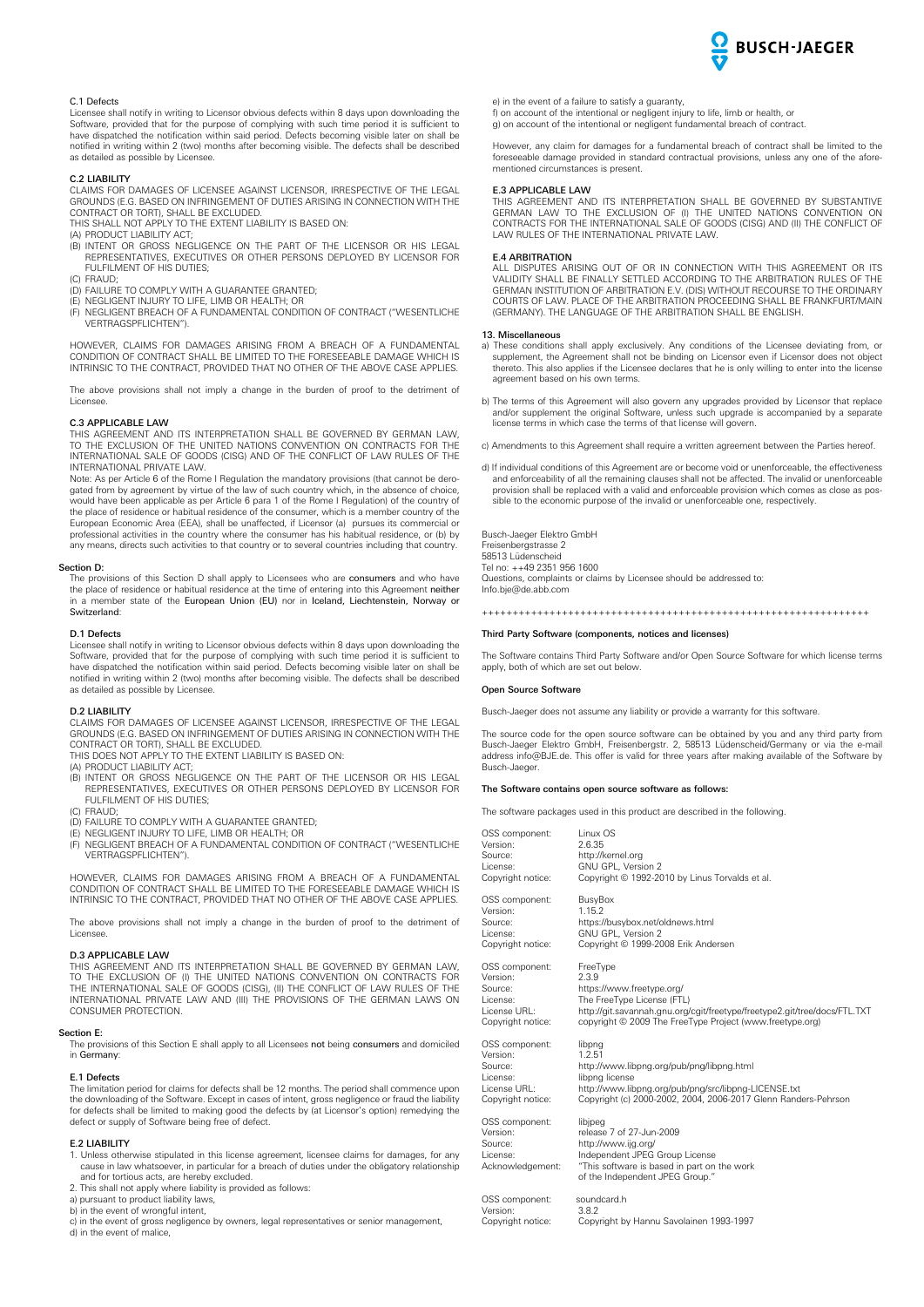

# GNU GENERAL PUBLIC LICENSE  $V$ ersion 2, June 1991

Copyright (C) 1989, 1991 Free Software Foundation, Inc. 51 Franklin St, Fifth Floor, Boston, MA 02110-1301 USA Everyone is permitted to copy and distribute verbatim copies of this license document, but changing it is not allowed.

Preamble

The licenses for most software are designed to take away your freedom to share and change it. By contrast, the GNU General Public License is intended to guarantee your freedom to share and change free software--to make sure the software is free for all its users. This General Public License applies to most of the Free Software Foundation's software and to any other program whose authors commit to using it. (Some other Free Software Foundation software is covered by the GNU Library General Public License instead.) You can apply it to your programs, too.

When we speak of free software, we are referring to freedom, not price. Our General Public Licenses are designed to make sure that you have the freedom to distribute copies of free software (and charge for this service if you wish), that you receive source code or can get it if you want it, that you can change the software or use pieces of it in new free programs; and that you know you can do these things.

To protect your rights, we need to make restrictions that forbid anyone to deny you these rights or to ask you to surrender the rights. These restrictions translate to certain responsibilities for you if you distribute copies of the software, or if you modify it.

For example, if you distribute copies of such a program, whether gratis or for a fee, you must give the recipients all the rights that you have. You must make sure that they, too, receive or can get the source code. And you must show them these terms so they know their rights.

We protect your rights with two steps: (1) copyright the software, and (2) offer you this license which gives you legal permission to copy, distribute and/or modify the software.

Also, for each author's protection and ours, we want to make certain that everyone understands that there is no warranty for this free software. If the software is modified by someone else and passed on, we want its recipients to know that what they have is not the original, so that any problems introduced by others will not reflect on the original authors' reputations.

Finally, any free program is threatened constantly by software patents. We wish to avoid the danger that redistributors of a free program will individually obtain patent licenses, in effect making the program proprietary. To prevent this, we have made it clear that any patent must be licensed for everyone's free use or not licensed at all.

The precise terms and conditions for copying, distribution and modification follow.

# GNU GENERAL PUBLIC LICENSE

# TERMS AND CONDITIONS FOR COPYING, DISTRIBUTION AND MODIFICATION

0. This License applies to any program or other work which contains a notice placed by the copyright holder saying it may be distributed under the terms of this General Public License. The "Program", below, refers to any such program or work, and a "work based on the Program" means either the Program or any derivative work under copyright law: that is to say, a work containing the Program or a portion of it, either verbatim or with modifications and/or translated into another language. (Hereinafter, translation is included without limitation in the term "modification".) Each licensee is addressed as "you".

Activities other than copying, distribution and modification are not covered by this License; they are outside its scope. The act of running the Program is not restricted, and the output from the Program is covered only if its contents constitute a work based on the Program (independent of having been made by running the Program). Whether that is true depends on what the Program does.

1. You may copy and distribute verbatim copies of the Program's source code as you receive it, in any medium, provided that you conspicuously and appropriately publish on each copy an appropriate copyright notice and disclaimer of warranty; keep intact all the notices that refer to this License and to the absence of any warranty; and give any other recipients of the Program a copy of this License along with the Program.

You may charge a fee for the physical act of transferring a copy, and you may at your option offer warranty protection in exchange for a fee.

2. You may modify your copy or copies of the Program or any portion of it, thus forming a work based on the Program, and copy and distribute such modifications or work under the terms of Section 1 above, provided that you also meet all of these conditions:

- a) You must cause the modified files to carry prominent notices stating that you changed the files and the date of any change.
- b) You must cause any work that you distribute or publish, that in whole or in part contains or is derived from the Program or any part thereof, to be licensed as a whole at no charge to all third parties under the terms of this License.
- c) If the modified program normally reads commands interactively when run, you must cause it, when started running for such interactive use in the most ordinary way, to print or display an announcement including an appropriate copyright notice and a notice that there is no warranty (or else, saying that you provide a warranty) and that users may redistribute the program under these conditions, and telling the user how to view a copy of this License. (Exception: if the Program itself is interactive but does not normally print such an announcement, your work based on the Program is not required to print an announcement.)

These requirements apply to the modified work as a whole. If identifiable sections of that work are not derived from the Program, and can be reasonably considered independent and separate works in themselves, then this License, and its terms, do not apply to those sections when you distribute them as separate works. But when you distribute the same sections as part of a whole which is a work based on the Program, the distribution of the whole must be on the terms of this License, whose permissions for other licensees extend to the entire whole, and thus to each and every part regardless of who wrote it.

Thus, it is not the intent of this section to claim rights or contest your rights to work written entirely by you; rather, the intent is to exercise the right to control the distribution of derivative or collective works based on the Program.

In addition, mere aggregation of another work not based on the Program with the Program (or with a work based on the Program) on a volume of a storage or distribution medium does not bring the other work under the scope of this License.

3. You may copy and distribute the Program (or a work based on it,nder Section 2) in object code or executable form under the terms of Sections 1 and 2 above provided that you also do one of the following:

- a) Accompany it with the complete corresponding machine-readable source code, which must be distributed under the terms of Sections 1 and 2 above on a medium customarily used for software interchange; or,
- b) Accompany it with a written offer, valid for at least three years, to give any third party, for a charge no more than your cost of physically performing source distribution, a complete machine-readable copy of the corresponding source code, to be distributed under the terms of Sections 1 and 2 above on a medium customarily used for software interchange; or,
- c) Accompany it with the information you received as to the offer to distribute corresponding source code. (This alternative is allowed only for noncommercial distribution and only if you received the program in object code or executable form with such an offer, in accord with Subsection b above.)

The source code for a work means the preferred form of the work for making modifications to it. For an executable work, complete source code means all the source code for all modules it contains, plus any associated interface definition files, plus the scripts used to control compilation and installation of the executable. However, as a special exception, the source code distributed need not include anything that is normally distributed (in either source or binary form) with the major components (compiler, kernel, and so on) of the operating system on which the executable runs, unless that component itself accompanies the executable.

If distribution of executable or object code is made by offering access to copy from a designated place, then offering equivalent access to copy the source code from the same place counts as distribution of the source code, even though third parties are not compelled to copy the source along with the object code.

4. You may not copy, modify, sublicense, or distribute the Program except as expressly provided under this License. Any attempt otherwise to copy, modify, sublicense or distribute the Program is void, and will automatically terminate your rights under this License. However, parties who have received copies, or rights, from you under this License will not have their licenses terminated so long as such parties remain in full compliance.

5. You are not required to accept this License, since you have not signed it. However, nothing else grants you permission to modify or distribute the Program or its derivative works. These actions are prohibited by law if you do not accept this License. Therefore, by modifying or distributing the Program (or any work based on the Program), you indicate your acceptance of this License to do so, and all its terms and conditions for copying, distributing or modifying the Program or works based on it.

6. Each time you redistribute the Program (or any work based on the Program), the recipient automatically receives a license from the original licensor to copy, distribute or modify the Program subject to these terms and conditions. You may not impose any further restrictions on the recip-ients' exercise of the rights granted herein. You are not responsible for enforcing compliance by third parties to this License.

7. If, as a consequence of a court judgment or allegation of patent infringement or for any other reason (not limited to patent issues), conditions are imposed on you (whether by court order, agreement or otherwise) that contradict the conditions of this License, they do not excuse you from the conditions of this License. If you cannot distribute so as to satisfy simultaneously your obligations under this License and any other pertinent obligations, then as a consequence you may not distribute the Program at all. For example, if a patent license would not permit royalty-free redistribution of the Program by all those who receive copies directly or indirectly through you, then the only way you could satisfy both it and this License would be to refrain entirely from distribution of the Program.

If any portion of this section is held invalid or unenforceable under any particular circumstance, the balance of the section is intended to apply and the section as a whole is intended to apply in other circumstances.

It is not the purpose of this section to induce you to infringe any patents or other property right claims or to contest validity of any such claims; this section has the sole purpose of protecting the integrity of the free software distribution system, which is implemented by public license practices. Many people have made generous contributions to the wide range of software distributed through that system in reliance on consistent application of that system; it is up to the author/donor to decide if he or she is willing to distribute software through any other system and a licensee cannot impose that choice.

This section is intended to make thoroughly clear what is believed to be a consequence of the rest of this License.

8. If the distribution and/or use of the Program is restricted in certain countries either by patents or by copyrighted interfaces, the original copyright holder who places the Program under this License may add an explicit geographical distribution limitation excluding those countries, so that distribution is permitted only in or among countries not thus excluded. In such case, this License incorporates the limitation as if written in the body of this License.

The Free Software Foundation may publish revised and/or new versions of the General Public License from time to time. Such new versions will be similar in spirit to the present version, but may differ in detail to address new problems or concerns.

Each version is given a distinguishing version number. If the Program specifies a version number of this License which applies to it and "any later version", you have the option of following the terms and conditions either of that version or of any later version published by the Free Software Foundation. If the Program does not specify a version number of this License, you may choose any version ever published by the Free Software Foundation.

10. If you wish to incorporate parts of the Program into other free programs whose distribution conditions are different, write to the author to ask for permission. For software which is copyrighted by the Free Software Foundation, write to the Free Software Foundation; we sometimes make exceptions for this. Our decision will be guided by the two goals of preserving the free status of all derivatives of our free software and of promoting the sharing and reuse of software generally.

# NO WARRANTY

11. BECAUSE THE PROGRAM IS LICENSED FREE OF CHARGE, THERE IS NO WARRANTY FOR THE PROGRAM, TO THE EXTENT PERMITTED BY APPLICABLE LAW. EXCEPT WHEN OTHERWISE